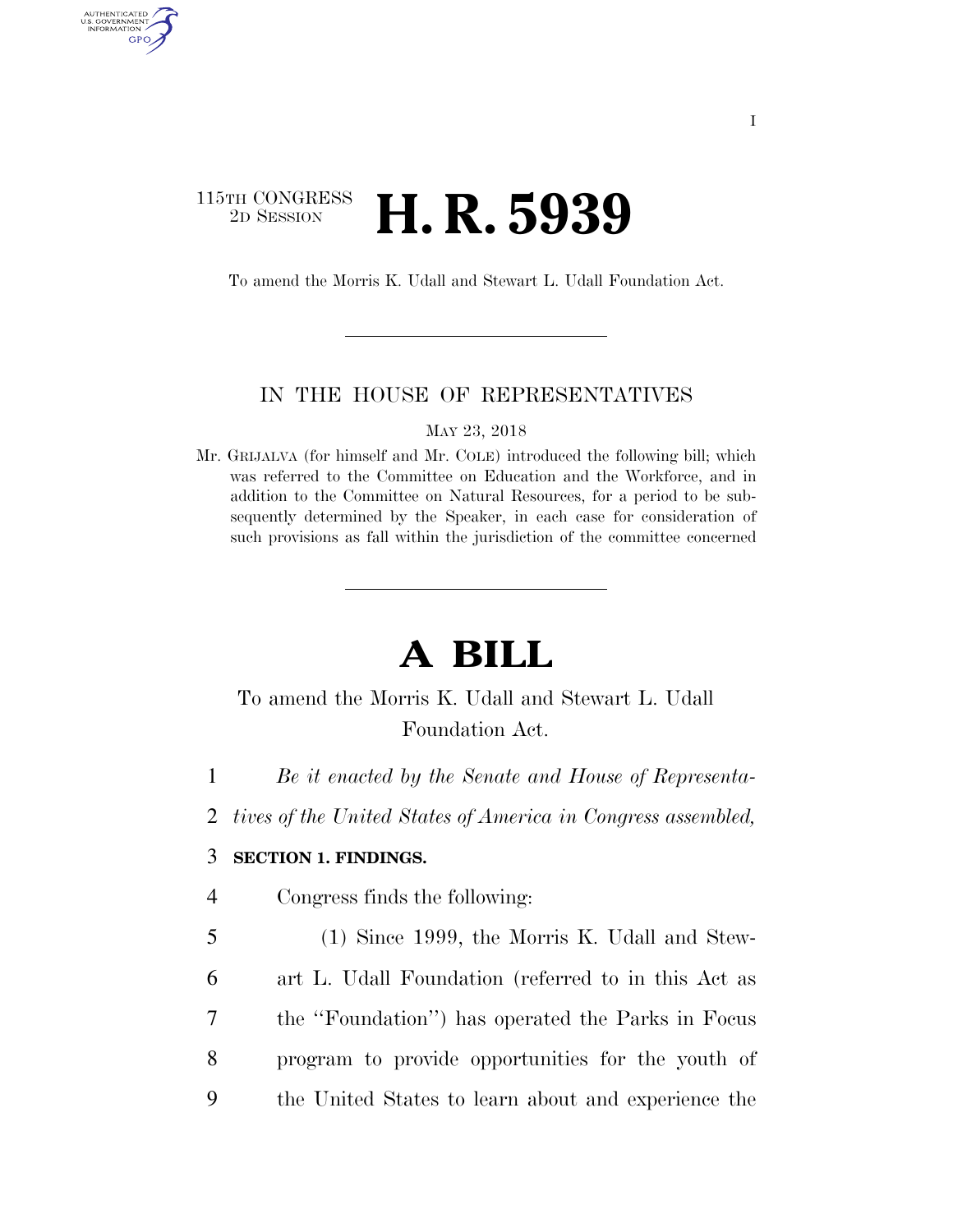Nation's parks and wilderness, and other outdoor areas.

| 3              | (2) Since 2001, the Foundation has conducted        |
|----------------|-----------------------------------------------------|
| $\overline{4}$ | research and provided education and training to Na- |
| 5              | tive American and Alaska Native professionals and   |
| 6              | leaders on Native American and Alaska Native        |
| 7              | health care issues and tribal public policy through |
| 8              | the Native Nations Institute for Leadership, Man-   |
| 9              | agement, and Policy.                                |
| 10             | (3) The Foundation is committed to continuing       |
| 11             | to make a substantial contribution toward public    |
| 12             | policy in the future by—                            |
| 13             | (A) playing a significant role in developing        |
| 14             | the next generation of environmental, public        |
| 15             | health, public lands, natural resource, and Na-     |
| 16             | tive American leaders; and                          |
| 17             | (B) working with current leaders to im-             |
| 18             | prove collaboration and decision-making on          |
| 19             | challenging environmental, energy, public           |
| 20             | health, and related economic problems and trib-     |
| 21             | al governance and economic development issues.      |
| 22             | SEC. 2. DEFINITIONS.                                |
| 23             | Section 4 of the Morris K. Udall and Stewart L.     |
| 24             | Udall Foundation Act (20 U.S.C. 5602) is amended—   |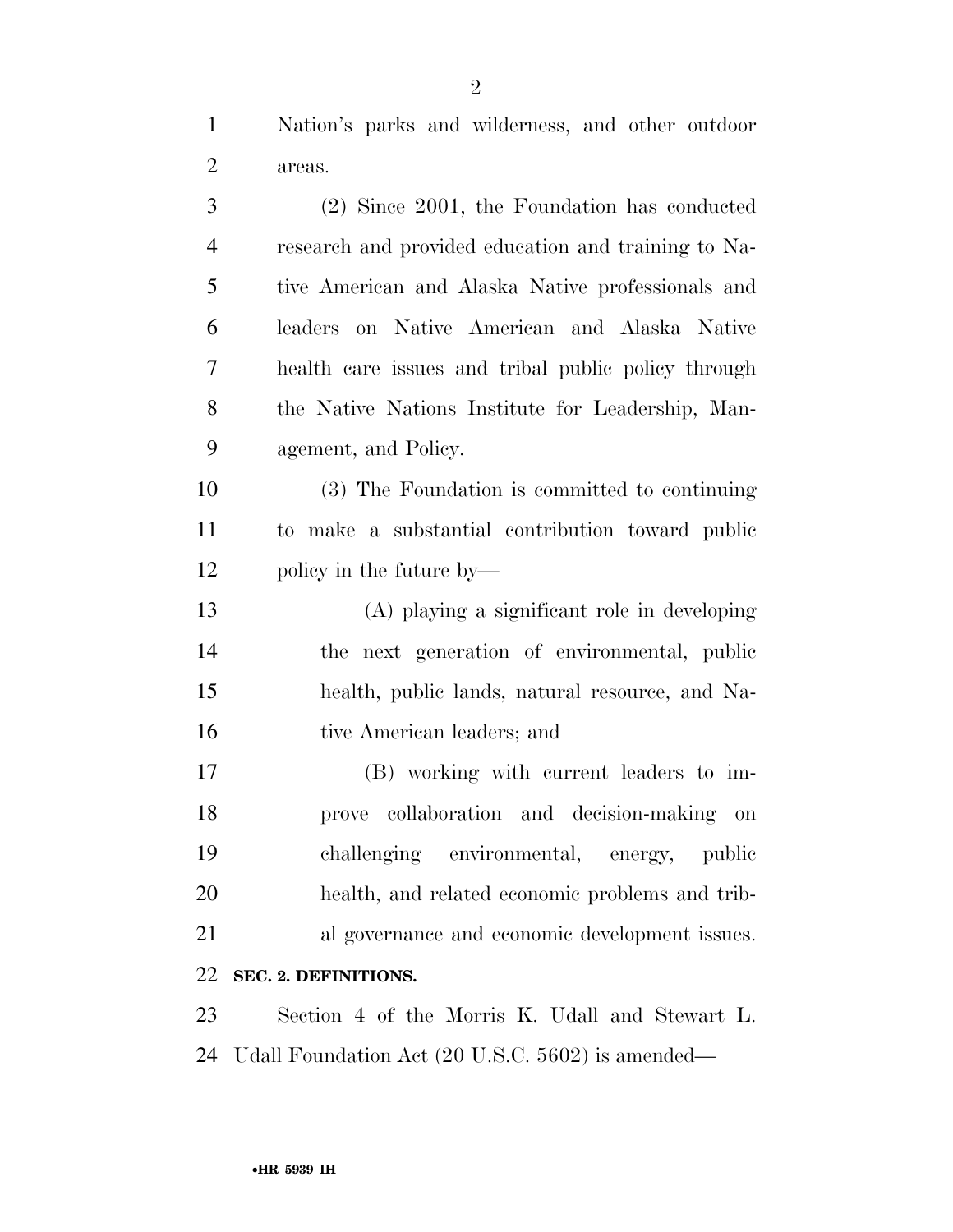| $\mathbf{1}$   | $(1)$ in paragraph $(2)$ , by striking "the Udall             |
|----------------|---------------------------------------------------------------|
| $\overline{2}$ | Center for Studies in Public Policy established at            |
| 3              | the University of Arizona in 1987" and inserting              |
| 4              | "the Udall Center for Studies in Public Policy estab-         |
| 5              | lished in 1987 at the University of Arizona, and in-          |
| 6              | cludes the Native Nations Institute";                         |
| 7              | (2) by redesignating paragraphs (3) through                   |
| 8              | $(7)$ , $(8)$ , and $(9)$ as paragraphs $(4)$ through $(8)$ , |
| 9              | $(11)$ , and $(12)$ , respectively;                           |
| 10             | $(3)$ by inserting after paragraph $(2)$ the fol-             |
| 11             | lowing:                                                       |
| 12             | $\lq(3)$ the term 'collaboration' means to work in            |
| 13             | partnership with other entities for the purpose of—           |
| 14             | "(A) resolving disputes;                                      |
| 15             | $\lq\lq$ and $\lq$ and $\lq$ issues that may cause or         |
| 16             | result in disputes; or                                        |
| 17             | "(C) streamlining and enhancing Federal,                      |
| 18             | State, or tribal environmental and natural re-                |
| 19             | source decision-making processes or procedures                |
| 20             | that may result in a dispute or conflict;";                   |
| 21             | $(4)$ in paragraph $(7)$ , as redesignated by para-           |
| 22             | graph (2), by striking "section $7(a)(1)(D)$ " and in-        |
| 23             | serting "section $7(a)(1)(B)$ ";                              |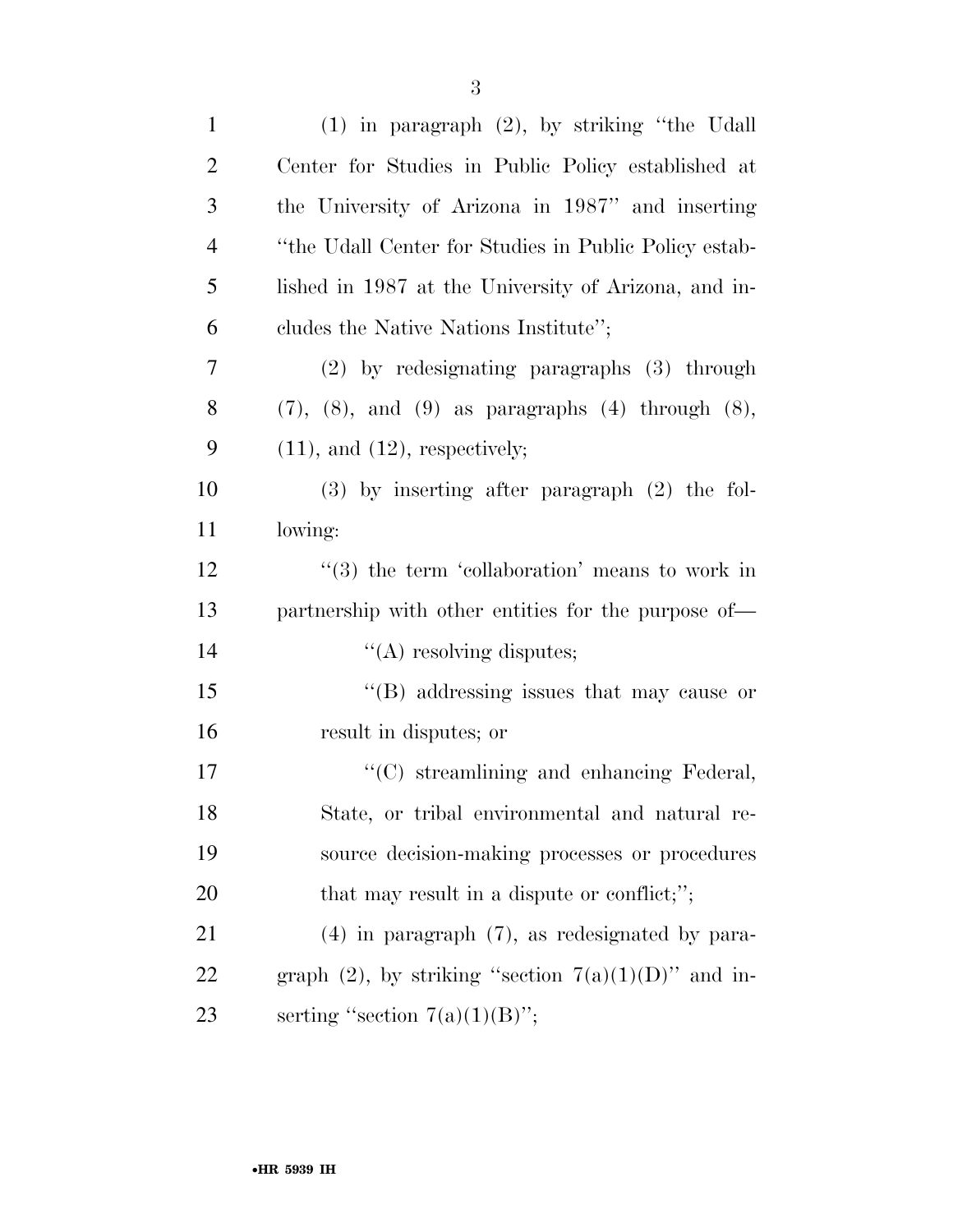| $\mathbf{1}$   | $(5)$ in paragraph $(8)$ , as redesignated by para-               |
|----------------|-------------------------------------------------------------------|
| $\overline{2}$ | graph $(2)$ , by striking "section $1201(a)$ " and insert-        |
| 3              | ing "section $101(a)$ "; and                                      |
| $\overline{4}$ | $(6)$ by inserting after paragraph $(8)$ , as redesig-            |
| 5              | nated by paragraph $(2)$ , the following:                         |
| 6              | "(9) the term 'Nation's parks and wilderness'                     |
| $\overline{7}$ | means units of the National Park System and com-                  |
| 8              | ponents of the National Wilderness Preservation                   |
| 9              | System;                                                           |
| 10             | $\lq(10)$ the term 'Native Nations Institute'                     |
| 11             | means the Native Nations Institute for Leadership,                |
| 12             | Management, and Policy established at the Univer-                 |
| 13             | sity of Arizona in $2001$ ;".                                     |
| 14             | SEC. 3. ESTABLISHMENT OF MORRIS K. UDALL AND STEW-                |
| 15             | ART L. UDALL FOUNDATION.                                          |
| 16             | Section $5(e)$ of the Morris K. Udall and Stewart L.              |
| 17             | Udall Foundation Act $(20 \text{ U.S.C. } 5603(e))$ is amended by |
| 18             | striking "Arizona." and inserting "Arizona and the Dis-           |
| 19             | trict of Columbia.".                                              |
| 20             | SEC. 4. PURPOSE OF THE FOUNDATION.                                |
| 21             | Section 6 of the Morris K. Udall and Stewart L.                   |
| 22             | Udall Foundation Act (20 U.S.C. 5604) is amended—                 |
| 23             | $(1)$ in paragraph $(4)$ , by striking "establish a               |
| 24             | Program for Environmental Policy Research and                     |
| 25             | Environmental Conflict Resolution and Training at                 |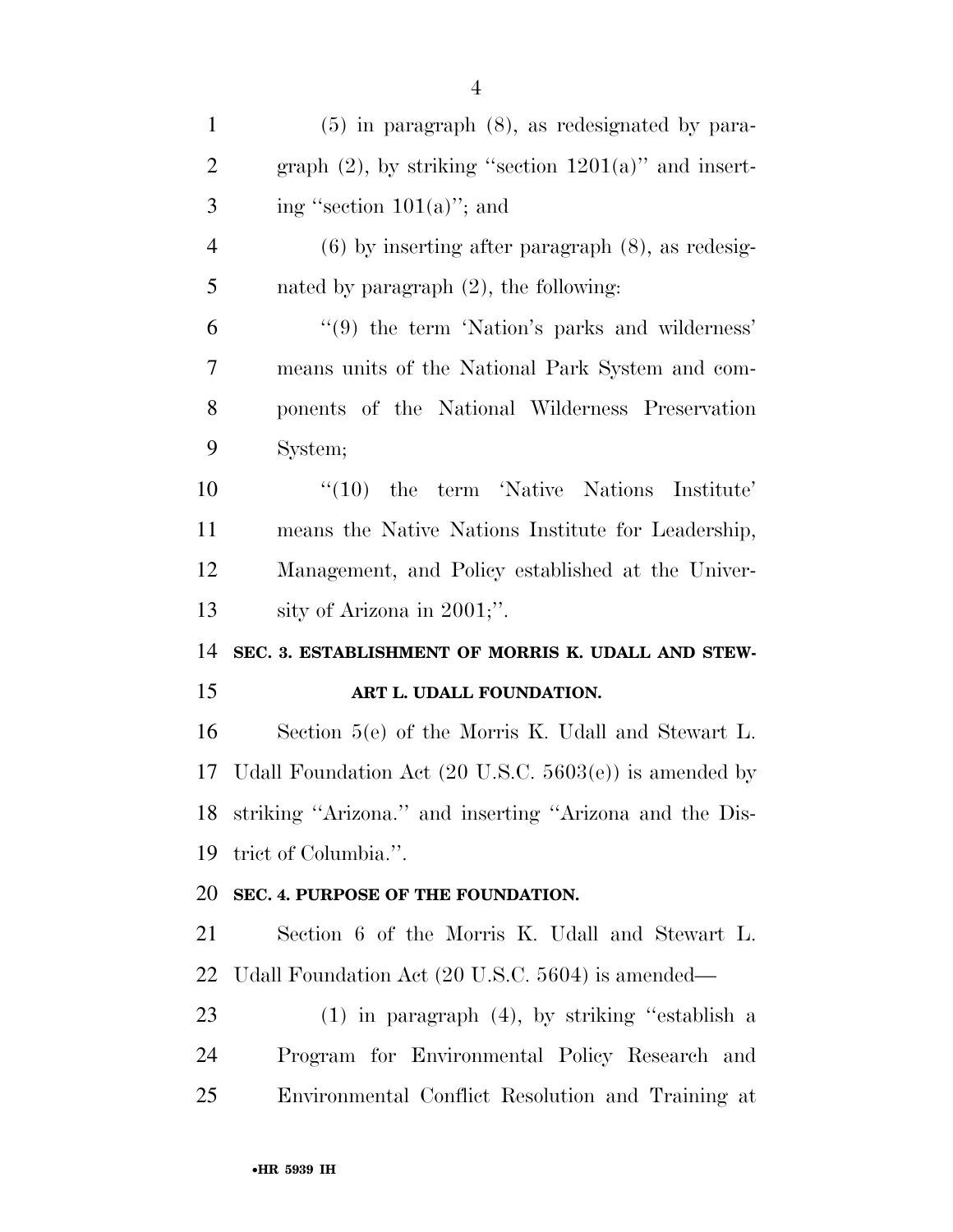| $\mathbf{1}$   | the Center" and inserting "establish a program for     |
|----------------|--------------------------------------------------------|
| $\overline{2}$ | environmental policy research at the Center and a      |
| 3              | program for environmental conflict resolution and      |
| $\overline{4}$ | training at the United States Institute for Environ-   |
| 5              | mental Conflict Resolution";                           |
| 6              | $(2)$ in paragraph $(5)$ , by inserting ", natural re- |
| 7              | source, conflict resolution," after "environmental";   |
| 8              | $(3)$ in paragraph $(7)$ —                             |
| 9              | (A) by inserting "at the Native Nations In-            |
| 10             | stitute" after "develop resources"; and                |
| 11             | (B) by inserting "providing education to               |
| 12             | and" after "policy, by"; and                           |
| 13             | $(4)$ in paragraph $(8)$ , by striking "resolve envi-  |
| 14             | ronmental" and inserting "resolve environmental        |
| 15             | issues, conflicts, and".                               |
| 16             | SEC. 5. AUTHORITY OF THE FOUNDATION.                   |
| 17             | Section 7 of the Morris K. Udall and Stewart L.        |
|                | 18 Udall Foundation Act (20 U.S.C. 5605) is amended—   |
| 19             | $(1)$ in subsection $(a)$ —                            |
| 20             | $(A)$ in paragraph $(1)$ —                             |
| 21             | (i) by striking subparagraphs (A)                      |
| <u>22</u>      | through $(C)$ and inserting the following:             |
| 23             | "(A) GENERAL PROGRAMMING AUTHOR-                       |
| 24             | ITY.—The Foundation is authorized to identify          |
| 25             | and conduct, directly or by contract, such pro-        |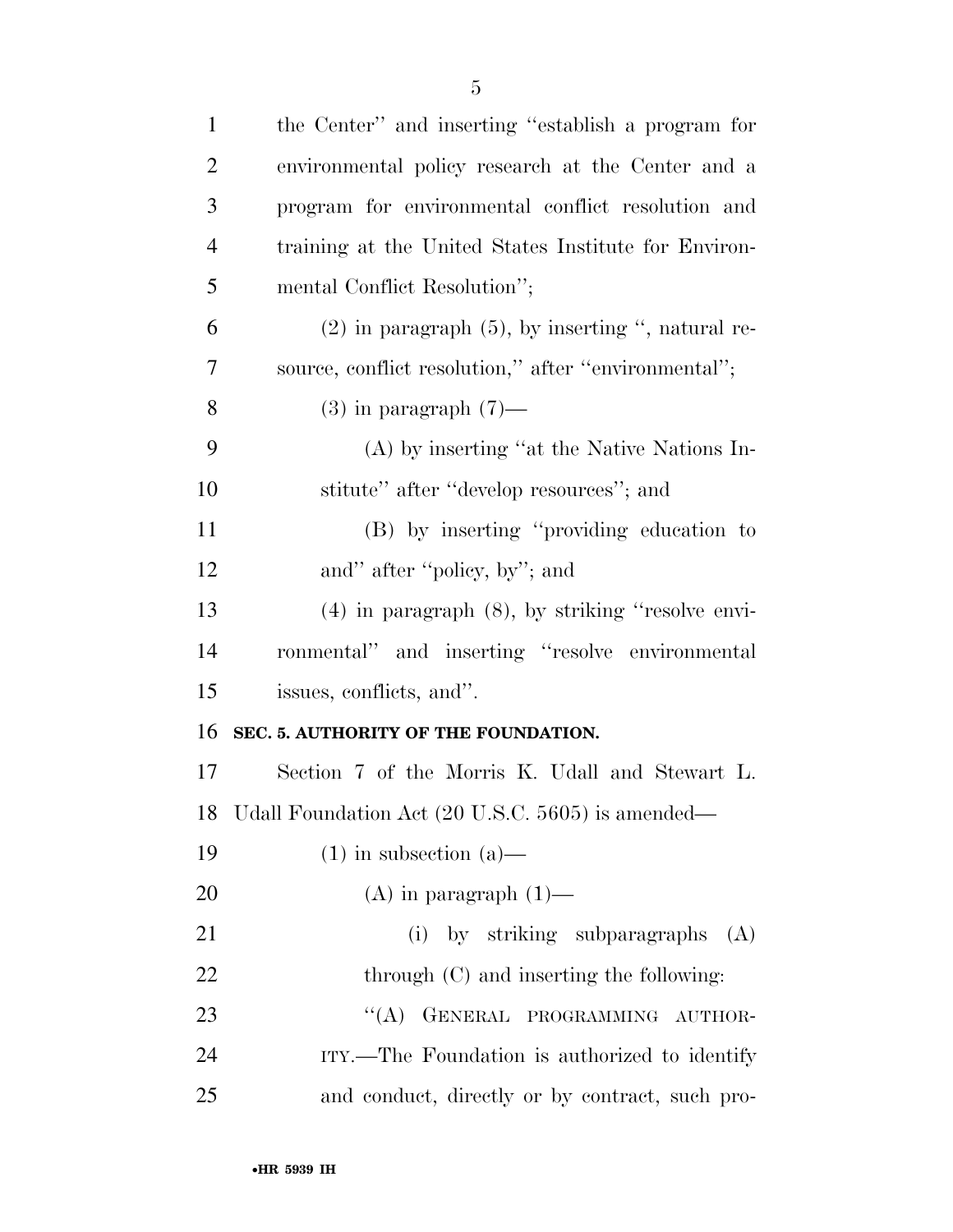| $\mathbf{1}$   | grams, activities, and services as the Founda-     |
|----------------|----------------------------------------------------|
| $\overline{2}$ | tion considers appropriate to carry out the pur-   |
| 3              | poses described in section 6, which may in-        |
| $\overline{4}$ | clude—                                             |
| 5              | "(i) awarding scholarships, fellow-                |
| 6              | ships, internships, and grants, by national        |
| $\overline{7}$ | competition or other method, to eligible in-       |
| 8              | dividuals, as determined by the Foundation         |
| 9              | and in accordance with paragraphs $(2)$ ,          |
| 10             | $(3)$ , and $(4)$ , for study in fields related to |
| 11             | the environment or Native American and             |
| 12             | Alaska Native health care and tribal policy;       |
| 13             | "(ii) funding the Center to carry out              |
| 14             | and manage other programs, activities, and         |
| 15             | services; and                                      |
| 16             | "(iii) other education programs that               |
| 17             | the Board determines are consistent with           |
| 18             | the purposes for which the Foundation is           |
| 19             | established.";                                     |
| 20             | by redesignating subparagraph<br>(ii)              |
| 21             | $(D)$ as subparagraph $(B)$ ; and                  |
| 22             | $(iii)$ in subparagraph $(B)$ , as redesig-        |
| 23             | nated—                                             |
|                |                                                    |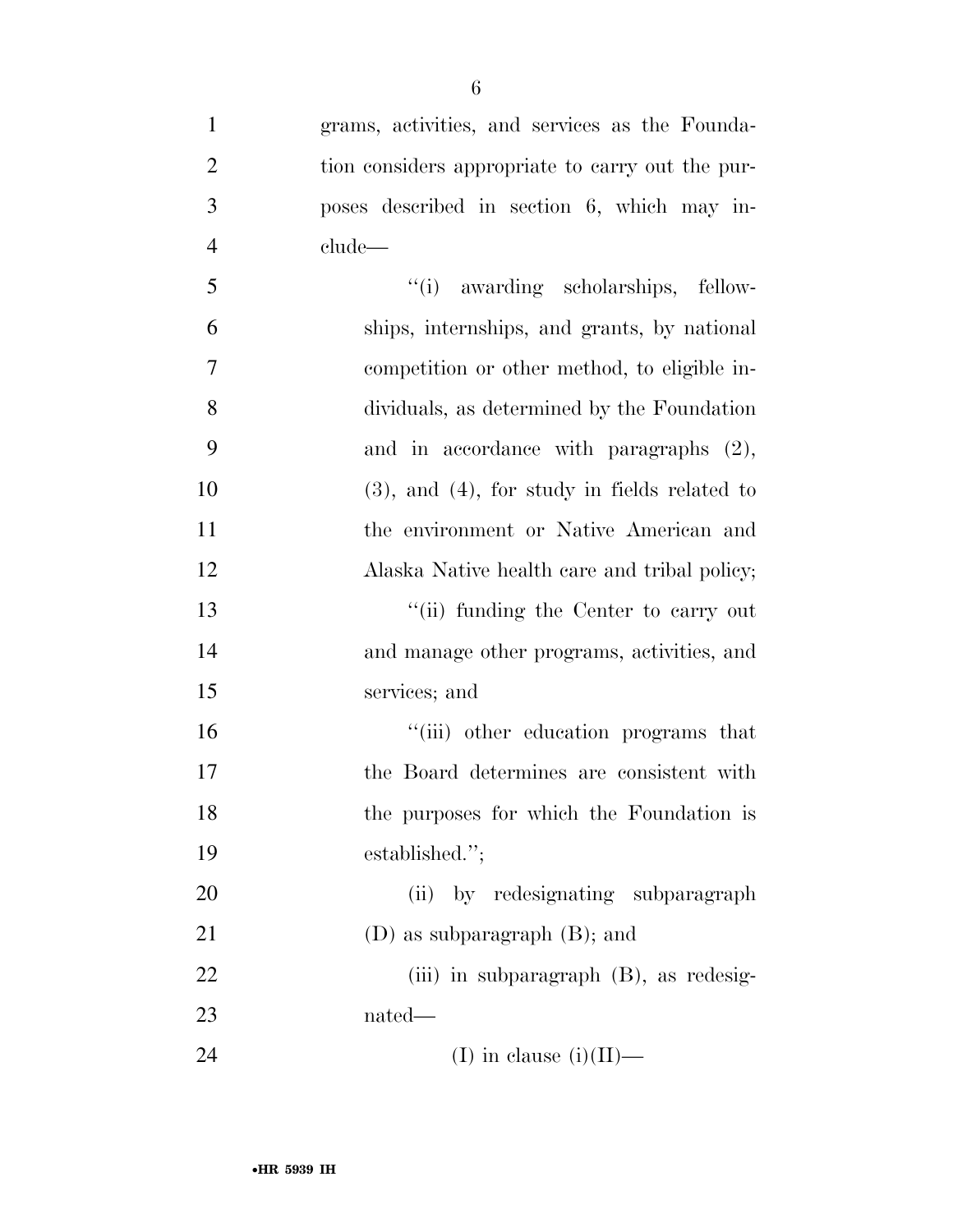| $\mathbf{1}$   | (aa) by inserting "collabora-                       |
|----------------|-----------------------------------------------------|
| $\overline{2}$ | tion," after "mediation,"; and                      |
| 3              | (bb) by striking "to resolve                        |
| $\overline{4}$ | environmental disputes." and in-                    |
| 5              | serting the following: "to re-                      |
| 6              | solve—                                              |
| 7              | "(aa) environmental dis-                            |
| 8              | putes; and                                          |
| 9              | "(bb) Federal, State, or                            |
| 10             | tribal environmental or natural                     |
| 11             | resource decision-making proc-                      |
| 12             | esses or procedures that may re-                    |
| 13             | sult in a dispute or conflict that                  |
| 14             | may cause or result in disputes.";                  |
| 15             | and                                                 |
| 16             | $(II)$ in clause $(ii)$ , by inserting              |
| 17             | "collaboration," after "mediation,";                |
| 18             | $(B)$ by striking paragraph $(5)$ ;                 |
| 19             | (C) by redesignating paragraphs (6) and             |
| 20             | $(7)$ as paragraphs $(7)$ and $(8)$ , respectively; |
| 21             | $(D)$ by inserting after paragraph $(4)$ the        |
| 22             | following:                                          |
| 23             | "(5) PARKS IN FOCUS.—The Foundation                 |
| 24             | shall—                                              |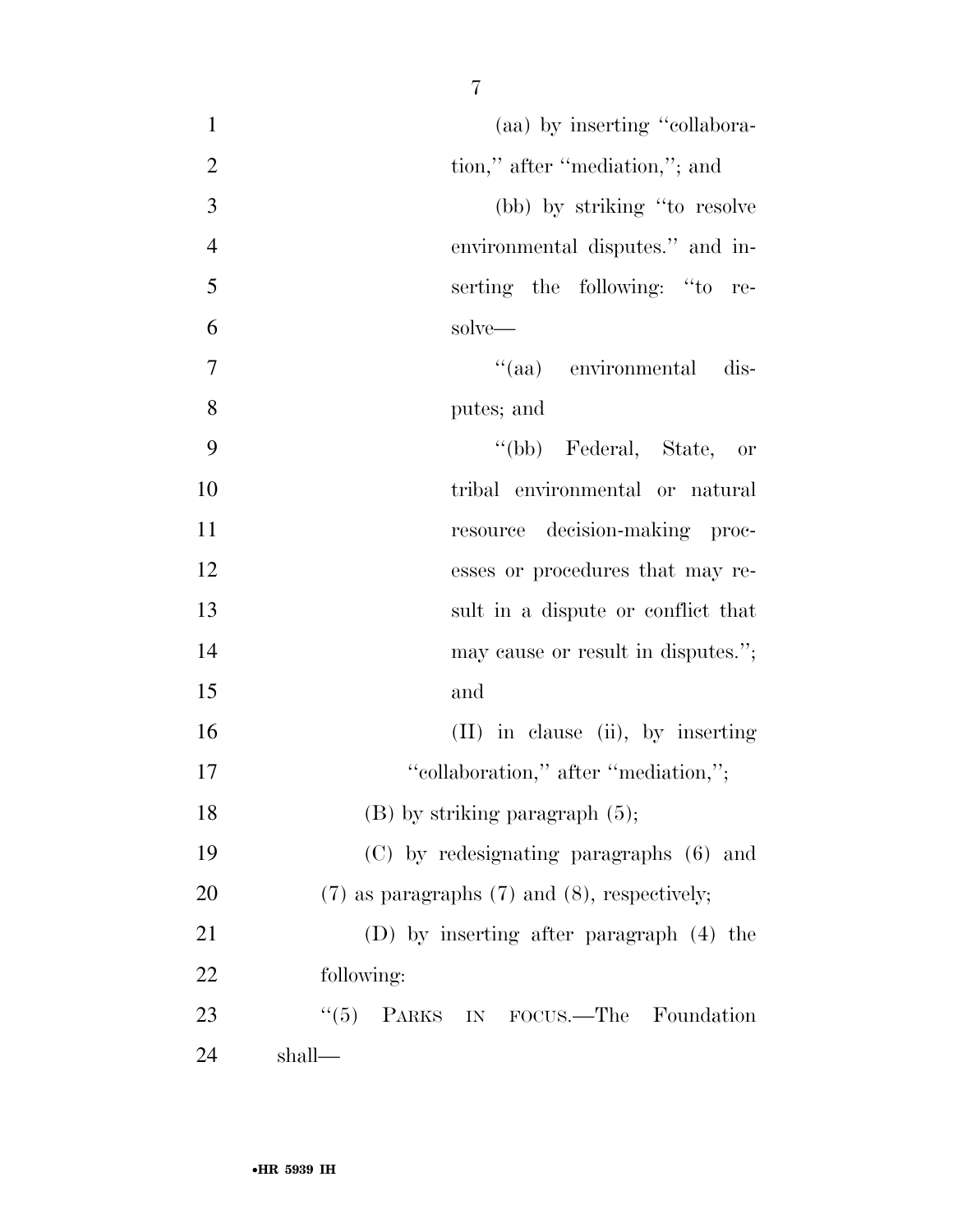| $\mathbf{1}$   | $\lq\lq$ identify and invite the participation     |
|----------------|----------------------------------------------------|
| $\overline{2}$ | of youth throughout the United States to enjoy     |
| 3              | the Nation's parks and wilderness and other        |
| $\overline{4}$ | outdoor areas, in an education program in-         |
| 5              | tended to carry out the purpose of paragraphs      |
| 6              | $(1)$ and $(2)$ of section 6; and                  |
| 7              | "(B) provide training and education pro-           |
| 8              | grams and activities to teach Federal employ-      |
| 9              | ees, natural resource professionals, elementary    |
| 10             | and secondary school educators, and others to      |
| 11             | work with youth to promote the use and enjoy-      |
| 12             | ment of the Nation's parks and wilderness and      |
| 13             | other outdoor areas.                               |
| 14             | "(6) SPECIFIC PROGRAMS.—The Foundation             |
| 15             | shall assist in the development and implementation |
| 16             | of programs at the Center—                         |
| 17             | "(A) to provide for an annual meeting of           |
| 18             | experts to discuss contemporary environmental      |
| 19             | issues;                                            |
| 20             | "(B) to conduct environmental policy re-           |
| 21             | search; and                                        |
| 22             | "(C) to promote dialogue with visiting pol-        |
| 23             | icymakers on environmental, natural resource,      |
| 24             | and public lands issues.";                         |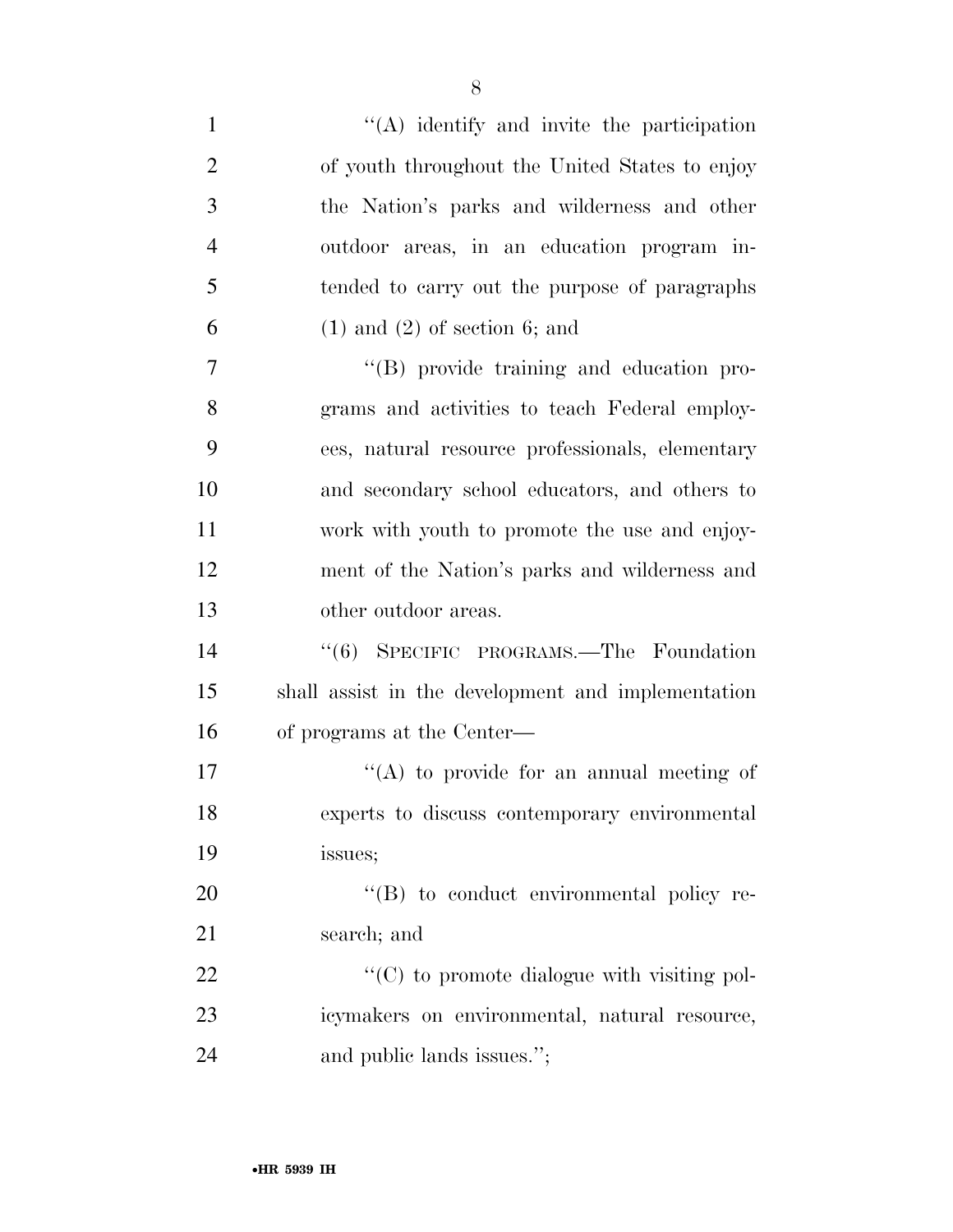(E) in paragraph (7), as redesignated by subparagraph (C), by striking ''Morris K. Udall's papers'' and inserting ''the papers of Morris K. Udall and Stewart L. Udall''; and (F) by adding at the end the following: ''(9) NATIVE NATIONS INSTITUTE.—The Foun- dation shall provide direct or indirect assistance to the Native Nations Institute from the annual appro- priations to the Trust Fund in such amounts as Congress may direct to conduct research and provide education and training to Native American and Alaska Native professionals and leaders on Native American and Alaska Native health care issues and tribal public policy issues as provided in section 15  $6(7)$ ."; (2) by striking subsection (c) and inserting the following: 18 "(e) PROGRAM PRIORITIES.— 19 "(1) IN GENERAL.—The Foundation shall de-

 termine the priority of the programs to be carried out under this Act and the amount of funds to be allocated for such programs from the funds earned annually from the interest derived from the invest-ment of the Trust Fund, subject to paragraph (2).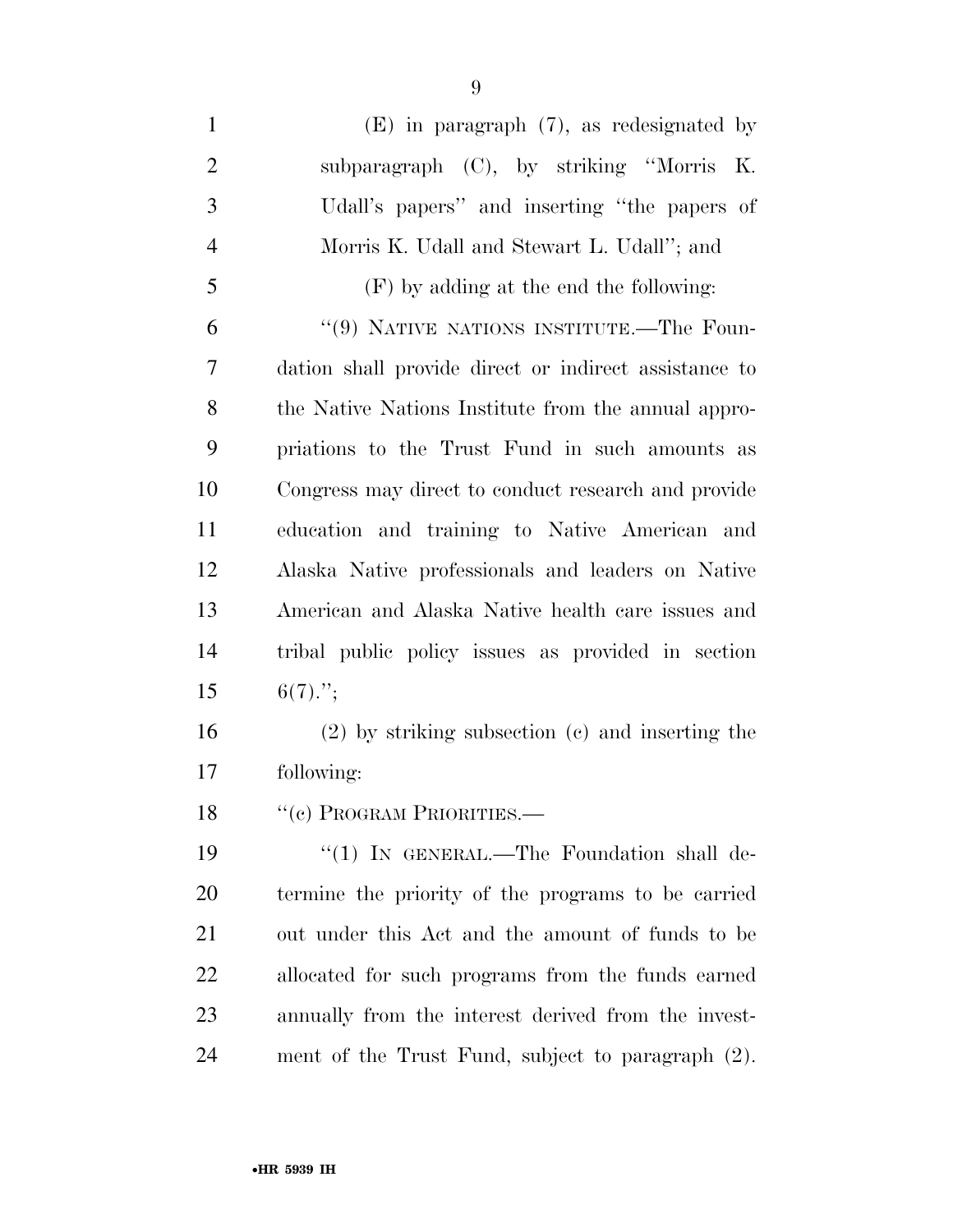| $\mathbf{1}$   | "(2) LIMITATIONS.—In determining the amount               |
|----------------|-----------------------------------------------------------|
| $\overline{2}$ | of funds to be allocated for programs carried out         |
| 3              | under this Act for a year—                                |
| $\overline{4}$ | "(A) not less than 50 percent of such an-                 |
| 5              | nual interest earnings shall be utilized for the          |
| 6              | programs set forth in paragraphs $(2)$ , $(3)$ , $(4)$ ,  |
| 7              | and $(5)$ of subsection $(a)$ ;                           |
| 8              | "(B) not more than 20 percent of such an-                 |
| 9              | nual interest earnings shall be allocated for sal-        |
| 10             | aries and other administrative purposes; and              |
| 11             | "(C) not less than 20 percent of such an-                 |
| 12             | nual interest earnings shall be appropriated to           |
| 13             | the Center for activities under paragraphs (7)            |
| 14             | and $(8)$ of subsection $(a)$ ."; and                     |
| 15             | (3) by adding at the end the following:                   |
| 16             | "(d) DONATIONS.—Any funds received by the Foun-           |
| 17             | dation in the form of donations or grants, as well as any |
| 18             | unexpended earnings on interest from the Trust Fund       |
| 19             | that is carried forward from prior years—                 |
| 20             | $\lq(1)$ shall not be included in the calculation of      |
| 21             | the funds available for allocations pursuant to sub-      |
| 22             | section $(c)$ ; and                                       |
| 23             | $\lq(2)$ shall be available to carry out the provi-       |
| 24             | sions of this Act as the Board determines to be nec-      |
| 25             | essary and appropriate.".                                 |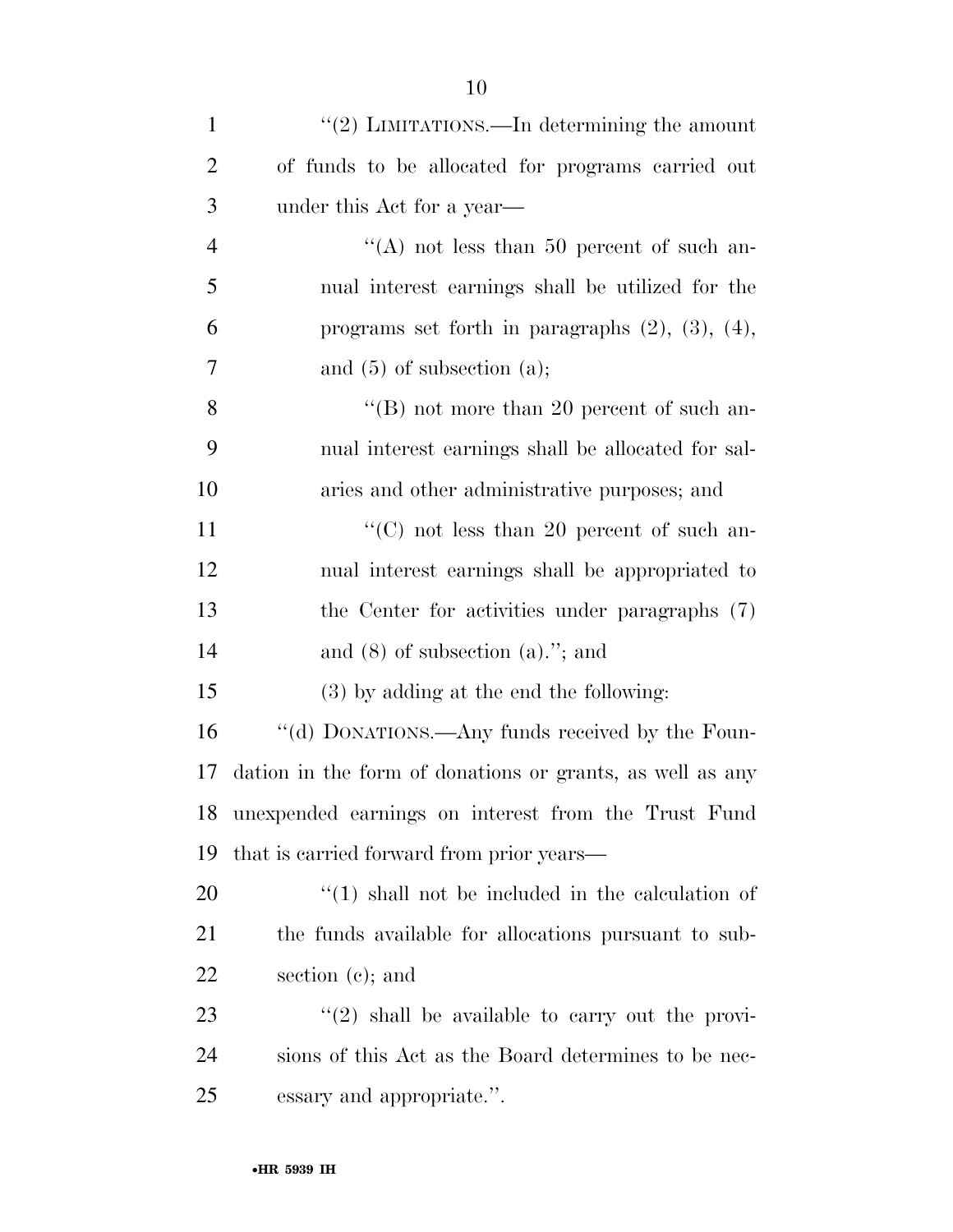| $\mathbf{1}$   | SEC. 6. USE OF INSTITUTE BY FEDERAL AGENCY OR OTHER   |
|----------------|-------------------------------------------------------|
| $\overline{2}$ | ENTITY.                                               |
| 3              | Section 11 of the Morris K. Udall and Stewart L.      |
| $\overline{4}$ | Udall Foundation Act (20 U.S.C. 5607b) is amended—    |
| 5              | $(1)$ in subsection $(a)$ —                           |
| 6              | $(A)$ by inserting "collaboration," after             |
| 7              | "mediation,"; and                                     |
| 8              | (B) by striking "resources." and inserting            |
| 9              | "resources, or with a Federal, State, or tribal       |
| 10             | process or procedure that may result in a dis-        |
| 11             | pute or conflict."; and                               |
| 12             | $(2)$ in subsection $(e)(2)(C)$ , by inserting "medi- |
| 13             | ation, collaboration, and" after "agree to".          |
| 14             | SEC. 7. ADMINISTRATIVE PROVISIONS.                    |
| 15             | Section 12 of the Morris K. Udall and Stewart L.      |
| 16             | Udall Foundation Act (20 U.S.C. 5608) is amended—     |
| 17             | $(1)$ in subsection $(a)$ —                           |
| 18             | (A) in paragraph $(4)$ , by striking "accept,         |
| 19             | hold, administer, and utilize gifts" and insert-      |
| 20             | ing "accept, hold, solicit, administer, and utilize   |
| 21             | donations, grants, and gifts"; and                    |
| 22             | $(B)$ in paragraph $(7)$ , by striking "in the        |
| 23             | District of Columbia or its environs" and in-         |
| 24             | serting "in the District of Columbia and Tuc-         |
| 25             | son, Arizona, or their environs"; and                 |